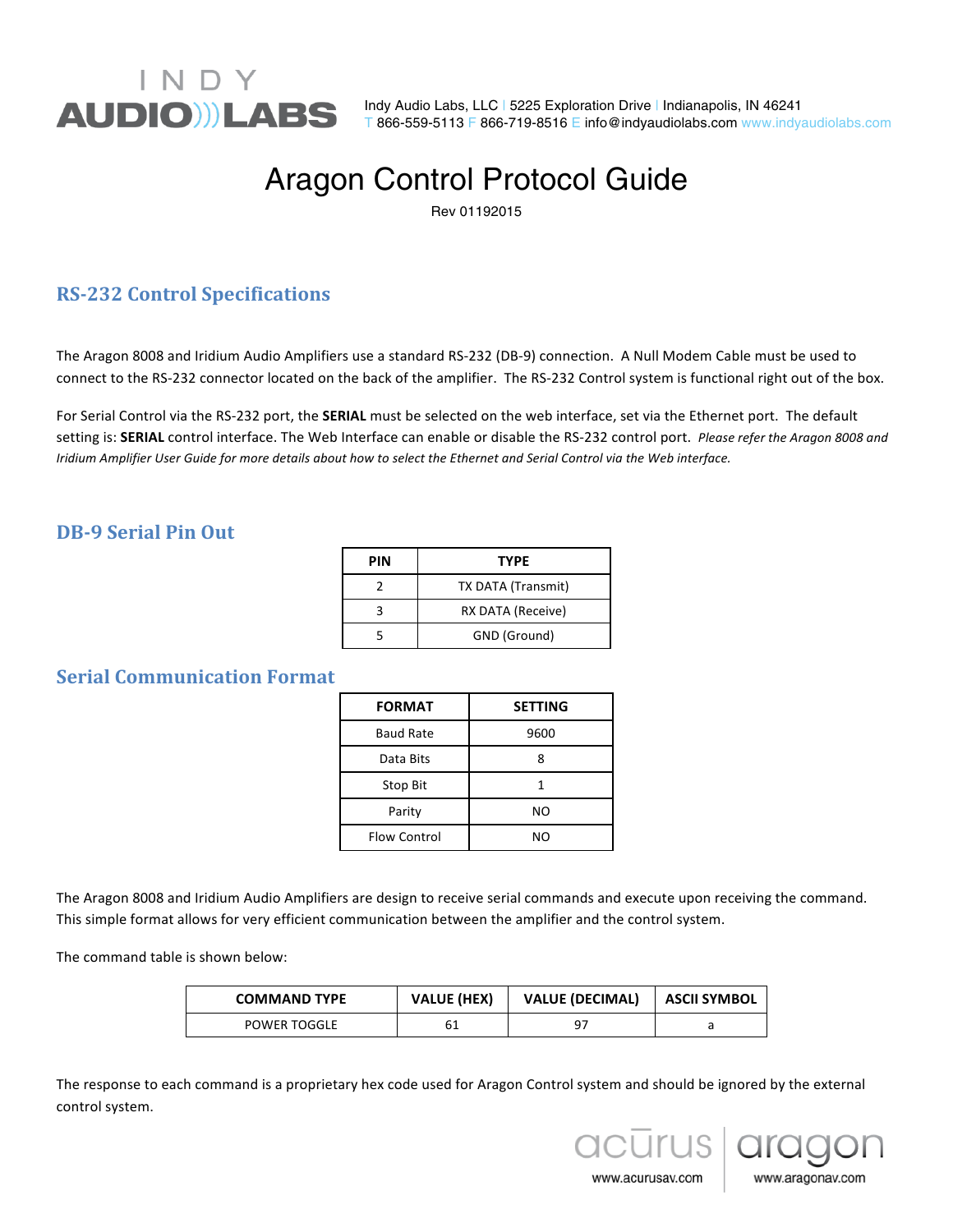

Indy Audio Labs, LLC | 5225 Exploration Drive | Indianapolis, IN 46241 T 866-559-5113 F 866-719-8516 E info@indyaudiolabs.com www.indyaudiolabs.com

| <b>SEND CMD FORMAT:</b> |  | (XX is the Value in Hex, Decimal, or ASCII Symbol per table) |
|-------------------------|--|--------------------------------------------------------------|
|-------------------------|--|--------------------------------------------------------------|

*EXAMPLE* 

**SEND CMD:** 61 (61 – The Power will toggle.)

### **Ethernet Based Control Specifications**

This amplifier is also designed to receive external control commands via the Ethernet port. All commands use UDP Protocol (User Datagram Protocol) format for transmission over a standard IP network. A unique status table is also available via XML format on the on the device. The Ethernet port on the amplifier should be connected to the router. The external control system should also be connected to the same router via wired or wireless connection.

# **UDP Format / Initial Settings**

All UDP control devices will require the IP Address of the Amplifier and the UDP Control Port. The IP Address can be different depending on the setup of the installation.

| <b>IP ADDRESS</b> | DHCP or STATIC |
|-------------------|----------------|
| <b>UDP PORT</b>   | 26482          |

Default Ethernet Control settings are listed in the table below:

| <b>DEFAULT SETTINGS</b>       |               |  |
|-------------------------------|---------------|--|
| 8008 IP ADDRESS               | 192.168.1.242 |  |
| Iridium Right Hand IP Address | 192.168.1.243 |  |
| Iridium Left Hand IP Address  | 192.168.1.244 |  |
| DHCP                          | OΝ            |  |
| <b>UDP PORT STATE</b>         | OFF (CLOSED)  |  |

### **UDP Control Setup**

The following steps have been outlined to simply configuring the amplifier for UDP control from an external source. You have to know the IP Address, UDP Port number, and Enable the UDP Port on the amplifier to control the device via UDP. Once these three steps are complete, you can issue the UDP commands via an external control system.

Please refer the Aragon 8008 and Iridium Amplifier User Guide for more details about how to discover and setup DHCP or set a static IP address.

- 1. **Identify the IP Address of the amplifier** (Recommended: Set a Static IP when setting up an external control system or disable DHCP on the network. Doing this will prevent the network router from changing the IP address )
- 2. **Identify the UDP Port of the amplifier**. The UDP port is: 26482



www.acurusav.com